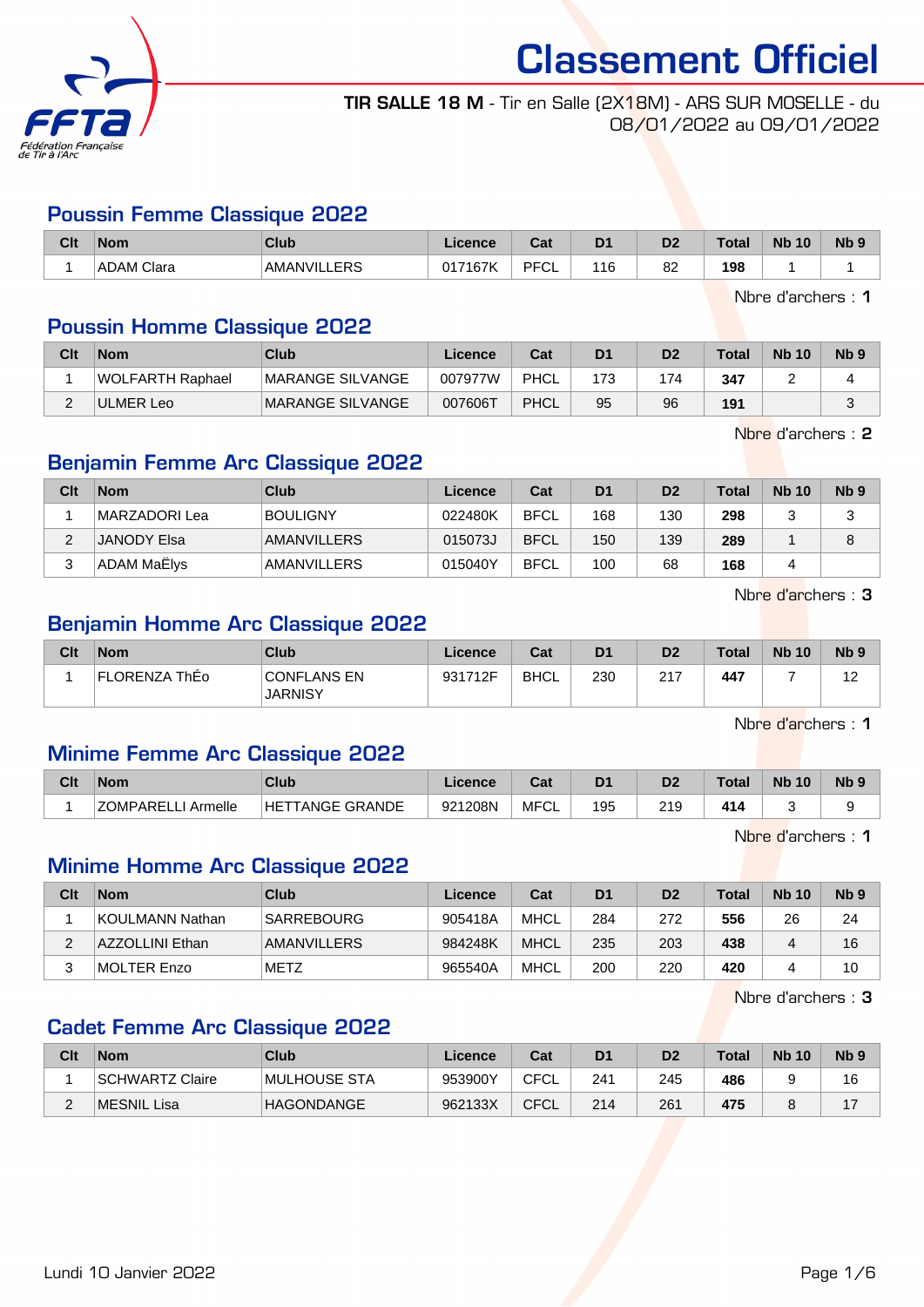

#### TIR SALLE 18 M - Tir en Salle (2X18M) - ARS SUR MOSELLE - du 08/01/2022 au 09/01/2022

#### Cadet Femme Arc Classique 2022 (Suite)

| Clt | <b>Nom</b>         | Club            | Licence |                        | D <sub>1</sub> | D <sub>2</sub> | Tota | <b>N<sub>b</sub></b><br>10 | N <sub>b</sub> 9 |
|-----|--------------------|-----------------|---------|------------------------|----------------|----------------|------|----------------------------|------------------|
|     | MARZADORI Samantha | <b>BOULIGNY</b> | 022478H | <b>CECI</b><br>◡<br>◡∟ | 165            | 79             | 343  |                            |                  |

Nbre d'archers : 3

#### Cadet Homme Arc Classique 2022

| Clt | <b>Nom</b>               | Club                              | Licence | Cat         | D <sub>1</sub> | D <sub>2</sub> | <b>Total</b> | <b>Nb 10</b> | Nb <sub>9</sub> |
|-----|--------------------------|-----------------------------------|---------|-------------|----------------|----------------|--------------|--------------|-----------------|
|     | RUSSO Jules              | <b>AMANVILLERS</b>                | 902654W | CHCL        | 267            | 260            | 527          | 13           | 30              |
| 2   | <b>HOFFMANN Aurelien</b> | <b>IMONTIGNY LES METZ</b><br>A.C. | 885837S | CHCL        | 208            | 183            | 391          |              | 6               |
| 3   | <b>TARO Kylian</b>       | <b>HETTANGE GRANDE</b>            | 957641P | <b>CHCL</b> | 196            | 186            | 382          |              | 8               |
| 4   | <b>COSTA Benjamin</b>    | <b>METZ</b>                       | 891455Y | <b>CHCL</b> | 168            | 166            | 334          | 4            | 4               |

Nbre d'archers : 4

#### Junior Femme Arc Classique 2022

| Clt | <b>Nom</b>   | Club                       | Licence | Cat  | D <sub>1</sub> | D <sub>2</sub> | Total | <b>Nb 10</b> | N <sub>b</sub> <sub>9</sub> |
|-----|--------------|----------------------------|---------|------|----------------|----------------|-------|--------------|-----------------------------|
|     | RIEGER Marie | MONTIGNY LES METZ<br>'A.C. | 937320B | JFCL | 255            | 244            | 499   |              | 19                          |

Nbre d'archers : 1

#### Junior Homme Arc Classique 2022

| Clt    | <b>Nom</b>              | Club                          | Licence | Cat         | D <sub>1</sub> | D <sub>2</sub> | <b>Total</b> | <b>Nb 10</b> | N <sub>b</sub> <sub>9</sub> |
|--------|-------------------------|-------------------------------|---------|-------------|----------------|----------------|--------------|--------------|-----------------------------|
|        | <b>JUNKER Alexandre</b> | CONFLANS EN<br><b>JARNISY</b> | 871561Z | <b>JHCL</b> | 285            | 287            | 572          | 33           | 26                          |
| ⌒<br>∠ | HAHN Noa                | <b>HAGONDANGE</b>             | 972579B | <b>JHCL</b> | 194            | 170            | 364          |              |                             |

Nbre d'archers : 2

#### Senior 1 Homme Arc Classique 2022

| Clt            | <b>Nom</b>               | <b>Club</b>                      | Licence | Cat                | D <sub>1</sub> | D <sub>2</sub> | <b>Total</b> | <b>Nb 10</b>   | Nb <sub>9</sub> |
|----------------|--------------------------|----------------------------------|---------|--------------------|----------------|----------------|--------------|----------------|-----------------|
|                | <b>LAVIER Maxime</b>     | <b>CHATILLON S/SEINE</b>         | 722627P | S <sub>1</sub> HCL | 276            | 265            | 541          | 24             | 18              |
| 2              | <b>THONI Robin</b>       | <b>MARLY POURNOY</b>             | 709709Y | S1HCL              | 272            | 261            | 533          | 18             | 23              |
| 3              | <b>GERVASONI Kevin</b>   | <b>MARLY POURNOY</b>             | 969507M | S <sub>1</sub> HCL | 257            | 274            | 531          | 18             | 21              |
| $\overline{4}$ | <b>HEINDL David</b>      | <b>METZ</b>                      | 791645J | S <sub>1</sub> HCL | 259            | 243            | 502          | 12             | 18              |
| 5              | <b>BRANDON Kevin</b>     | <b>MONTIGNY LES METZ</b><br>A.C. | 885835P | S <sub>1</sub> HCL | 248            | 254            | 502          | 11             | 17              |
| 6              | <b>WOLFARTH Armand</b>   | <b>MARANGE SILVANGE</b>          | 031346X | S <sub>1</sub> HCL | 249            | 219            | 468          | $\overline{7}$ | 16              |
| 7              | <b>MATZ Vincent</b>      | <b>FOLSCHVILLER</b>              | 687004U | S <sub>1</sub> HCL | 222            | 241            | 463          | 11             | 12              |
| 8              | <b>SELZER Christophe</b> | <b>BOULIGNY</b>                  | 970914S | S <sub>1</sub> HCL | 189            | 195            | 384          | 2              | 10              |

Nbre d'archers : 8

#### Senior 2 Femme Arc Classique 2022

|  | <b>Clt</b> | $\sqrt{N}$ | Club | Licence | Cat | D <sub>1</sub> | D <sub>2</sub> | <b>Total</b> | <b>Nb 10</b> | <b>Nb</b> |
|--|------------|------------|------|---------|-----|----------------|----------------|--------------|--------------|-----------|
|--|------------|------------|------|---------|-----|----------------|----------------|--------------|--------------|-----------|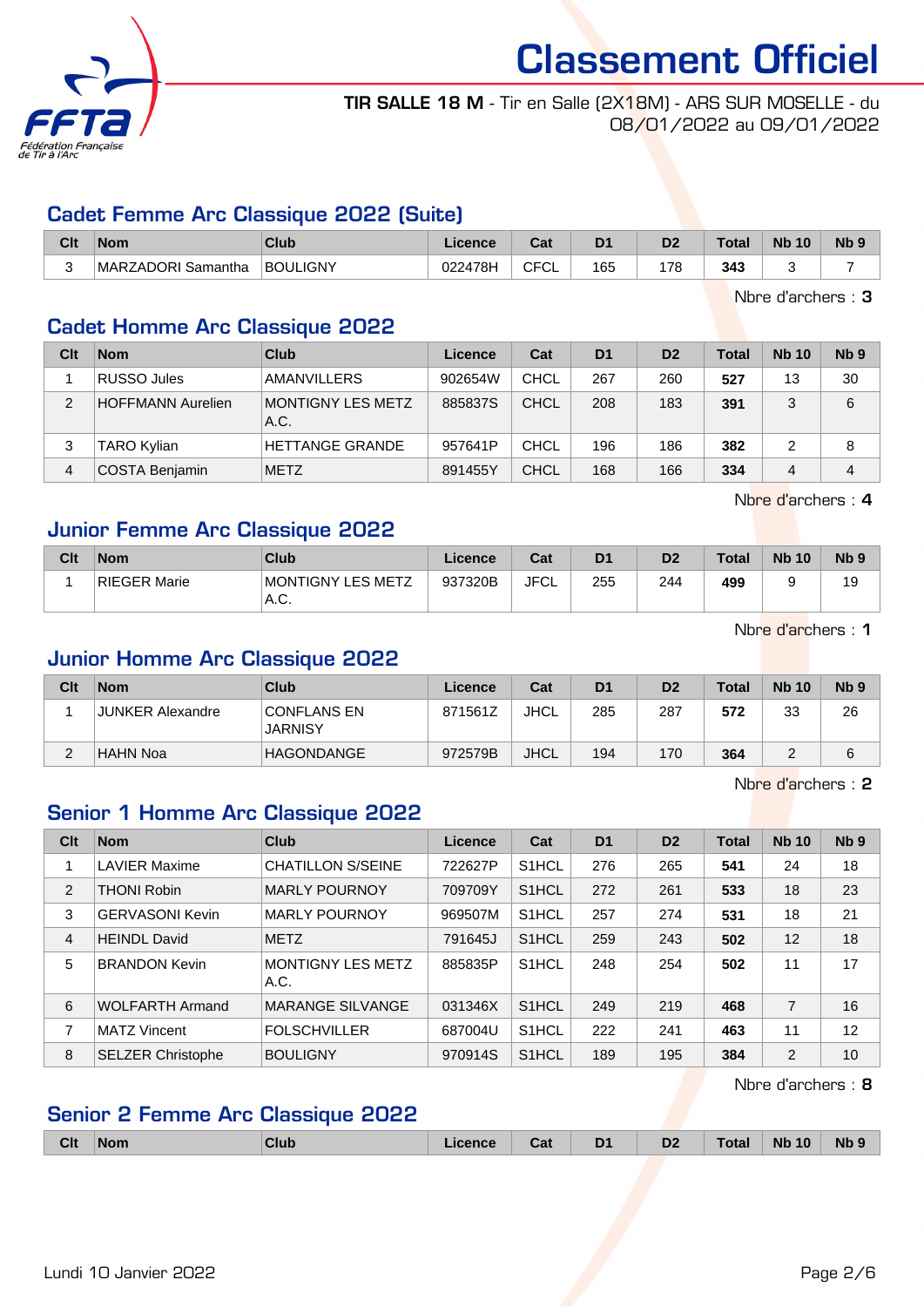

TIR SALLE 18 M - Tir en Salle (2X18M) - ARS SUR MOSELLE - du 08/01/2022 au 09/01/2022

#### Senior 2 Femme Arc Classique 2022 (Suite)

| Clt            | <b>Nom</b>               | Club                                 | Licence | Cat                | D <sub>1</sub> | D <sub>2</sub> | <b>Total</b> | <b>Nb 10</b> | N <sub>b</sub> <sub>9</sub> |
|----------------|--------------------------|--------------------------------------|---------|--------------------|----------------|----------------|--------------|--------------|-----------------------------|
|                | BELHAJ FREJ Hanen        | HAYANGE                              | 941173P | S <sub>2</sub> FCL | 235            | 230            | 465          | 5            | 20                          |
| $\overline{2}$ | <b>HOFFMANN Laurence</b> | MONTIGNY LES METZ<br>A.C.            | 957505S | S <sub>2</sub> FCL | 215            | 207            | 422          | 8            | 9                           |
| 3              | PILET Laetitia           | <b>CONFLANS EN</b><br><b>JARNISY</b> | 972023X | S <sub>2</sub> FCL | 206            | 207            | 413          | 5            | 9                           |
| 4              | <b>GIL Rachel</b>        | <b>HETTANGE GRANDE</b>               | 819237A | S <sub>2</sub> FCL | 186            | 169            | 355          | 5            | 3                           |

Nbre d'archers : 4

#### Senior 2 Homme Arc Classique 2022

| Clt            | <b>Nom</b>                      | <b>Club</b>                      | <b>Licence</b> | Cat                | D <sub>1</sub> | D <sub>2</sub> | Total | <b>Nb 10</b>   | N <sub>b</sub> <sub>9</sub> |
|----------------|---------------------------------|----------------------------------|----------------|--------------------|----------------|----------------|-------|----------------|-----------------------------|
| 1              | <b>ZOMPARELLI Fabrice</b>       | <b>HETTANGE GRANDE</b>           | 928986T        | S2HCL              | 265            | 252            | 517   | 23             | 15                          |
| 2              | <b>KARDACZ Patrice</b>          | <b>HAYANGE</b>                   | 042418G        | S2HCL              | 264            | 252            | 516   | 12             | 25                          |
| 3              | <b>JACOB Denis</b>              | <b>BOUZONVILLE</b>               | 835052R        | S2HCL              | 252            | 256            | 508   | 14             | 19                          |
| $\overline{4}$ | <b>HERLE Jacques</b>            | <b>FOLSCHVILLER</b>              | 608311H        | S2HCL              | 250            | 236            | 486   | 13             | 19                          |
| 5              | <b>FLORENZA Anthony</b>         | <b>CONFLANS EN</b><br>JARNISY    | 909822M        | S2HCL              | 234            | 249            | 483   | $\overline{7}$ | 19                          |
| 6              | <b>PACIEL Herve</b>             | <b>MONTIGNY LES METZ</b><br>A.C. | 885825D        | S <sub>2</sub> HCL | 238            | 243            | 481   | 9              | 16                          |
| $\overline{7}$ | <b>PIERSON Sebastien</b>        | <b>HOMECOURT</b>                 | 813086P        | S2HCL              | 242            | 238            | 480   | $\overline{7}$ | 22                          |
| 8              | <b>THIRIET Franck</b>           | <b>MARLY POURNOY</b>             | 615761F        | S <sub>2</sub> HCL | 240            | 232            | 472   | 10             | 14                          |
| 9              | <b>RENARD Dominique</b>         | <b>HAYANGE</b>                   | 823185S        | S2HCL              | 239            | 225            | 464   | 12             | 16                          |
| 10             | <b>BUSSON Sebastien</b>         | MOYEUVRE-GRANDE                  | 650075D        | S2HCL              | 218            | 241            | 459   | $\overline{7}$ | 10                          |
| 11             | RILLIARD Jody                   | <b>CONFLANS EN</b><br>JARNISY    | 007560T        | S2HCL              | 197            | 208            | 405   | 4              | 9                           |
| 12             | <b>HOFFMANN Jean</b><br>Jacques | <b>MONTIGNY LES METZ</b><br>A.C. | 957506T        | S2HCL              | 172            | 190            | 362   | 6              | $\overline{4}$              |

Nbre d'archers : 12

### Senior 3 Femme Arc Classique 2022

| Clt | <b>Nom</b>                         | Club              | Licence | <b>Dol</b><br>val | D1              | n-<br>υ, | Tota | <b>N<sub>k</sub></b><br>10 | N <sub>b</sub> s |
|-----|------------------------------------|-------------------|---------|-------------------|-----------------|----------|------|----------------------------|------------------|
|     | <b>Isabelle</b><br><b>CHAUMONT</b> | 'AMANVILL<br>LERS | 953475L | S3FCI<br>◡∟       | 16 <sup>′</sup> | 45       | 306  |                            |                  |

Nbre d'archers : 1

#### Senior 3 Homme Arc Classique 2022

| Clt      | <b>Nom</b>               | Club                                 | Licence | Cat   | D <sub>1</sub> | D <sub>2</sub> | <b>Total</b> | <b>Nb 10</b> | N <sub>b</sub> <sub>9</sub> |
|----------|--------------------------|--------------------------------------|---------|-------|----------------|----------------|--------------|--------------|-----------------------------|
|          | MITKO Philippe           | <b>CONFLANS EN</b><br><b>JARNISY</b> | 415957C | S3HCL | 261            | 263            | 524          | 15           | 24                          |
| <u>.</u> | <b>GRINEISEN Martial</b> | <b>HAGONDANGE</b>                    | 610930E | S3HCL | 239            | 258            | 497          |              | 19                          |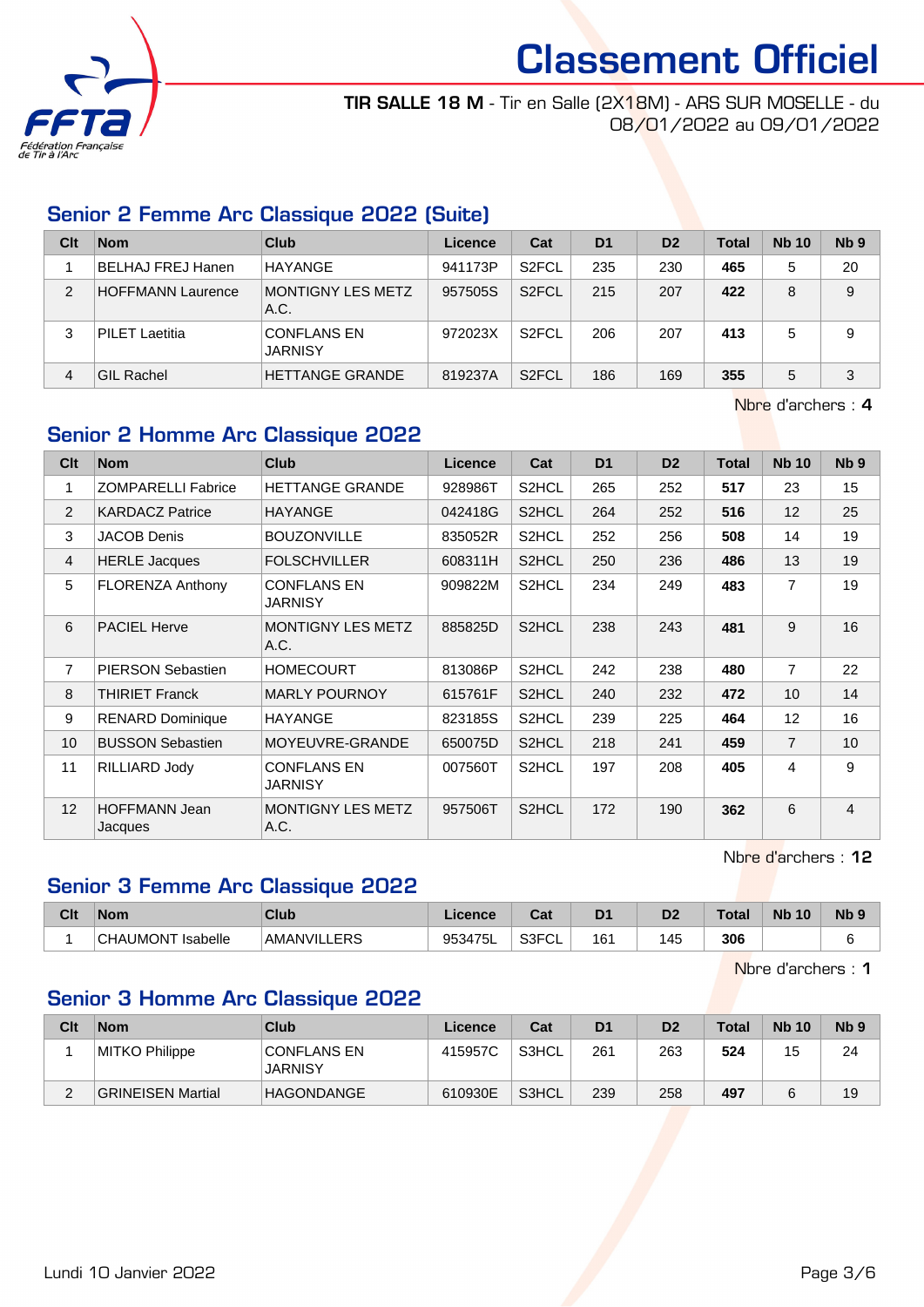

TIR SALLE 18 M - Tir en Salle (2X18M) - ARS SUR MOSELLE - du 08/01/2022 au 09/01/2022

#### Senior 3 Homme Arc Classique 2022 (Suite)

| Clt            | <b>Nom</b>                  | Club                             | Licence | Cat   | D <sub>1</sub> | D <sub>2</sub> | <b>Total</b> | <b>Nb 10</b>   | Nb <sub>9</sub> |
|----------------|-----------------------------|----------------------------------|---------|-------|----------------|----------------|--------------|----------------|-----------------|
| 3              | <b>SPAETH Richard</b>       | <b>MONTIGNY LES METZ</b><br>A.C. | 952893D | S3HCL | 242            | 245            | 487          | 7              | 23              |
| $\overline{4}$ | <b>ULLRICH Manfred</b>      | <b>MARLY POURNOY</b>             | 856817Y | S3HCL | 226            | 233            | 459          | 9              | 10              |
| 5              | <b>GORIUS Lucien Robert</b> | <b>MONTIGNY LES METZ</b><br>A.C. | 968878D | S3HCL | 222            | 234            | 456          | 7              | 16              |
| 6              | ALFONSI Lucien-Sandro       | <b>BOULIGNY</b>                  | 954220W | S3HCL | 230            | 220            | 450          | $\overline{7}$ | 12              |
| 7              | <b>VELA-MARTIN Jean</b>     | <b>MARLY POURNOY</b>             | 929672N | S3HCL | 209            | 209            | 418          | 4              | 6               |
| 8              | PARISOT Sylvain             | <b>HOMECOURT</b>                 | 757025D | S3HCL | 188            | 186            | 374          | 3              | 5               |
| 9              | <b>ROBLES Francois</b>      | PONT A MOUSSON                   | 020532T | S3HCL | 155            | 154            | 309          | 2              | 6               |

Nbre d'archers : 9

#### Cadet Homme Arc à Poulies 2022

| Clt | <b>Nom</b>            | <b>Club</b>               | ∠icence | $R_{\rm eff}$<br>⊍a | D <sub>1</sub> | D <sub>2</sub> | Total | <b>N<sub>b</sub></b><br>10 | N <sub>b</sub> <sub>9</sub> |
|-----|-----------------------|---------------------------|---------|---------------------|----------------|----------------|-------|----------------------------|-----------------------------|
|     | <b>WIESENER Edenn</b> | _Y POURNOY<br><b>MARL</b> | 906597G | <b>CHCO</b>         | つフつ            | つフつ<br>ں ہے    | 546   | -                          | 42                          |

Nbre d'archers : 1

#### Senior 1 Homme Arc a Poulies 2022

| Clt | <b>Nom</b>            | Club                 | Licence | Cat                | D <sub>1</sub> | D <sub>2</sub> | <b>Total</b> | <b>Nb 10</b> | N <sub>b</sub> <sub>9</sub> |
|-----|-----------------------|----------------------|---------|--------------------|----------------|----------------|--------------|--------------|-----------------------------|
|     | TOMBUL Alexis         | <b>HOMBOURG HAUT</b> | 630440L | S <sub>1</sub> HCO | 289            | 292            | 581          | 41           | 19                          |
|     | <b>HUBER Erwann</b>   | ARS SUR MOSELLE      | 442748Y | S <sub>1</sub> HCO | 277            | 276            | 553          | 14           | 45                          |
|     | <b>BRYLA Dimitri</b>  | <b>BOULIGNY</b>      | 768507J | S <sub>1</sub> HCO | 269            | 270            | 539          |              | 43                          |
| 4   | <b>BECKER Vincent</b> | ARS SUR MOSELLE      | 440932Z | S <sub>1</sub> HCO | 258            | 262            | 520          |              | 35                          |

Nbre d'archers : 4

#### Senior 2 Femme Arc à Poulies 2022

| Clt | <b>Nom</b>          | Club              | Licence | Cat                | D <sub>1</sub> | D <sub>2</sub> | <b>Total</b> | <b>Nb 10</b> | Nb <sub>9</sub> |
|-----|---------------------|-------------------|---------|--------------------|----------------|----------------|--------------|--------------|-----------------|
|     | HOMBOURGER Christel | <b>CREUTZWALD</b> | 622847H | S <sub>2</sub> FCO | 268            | 275            | 543          | 16           | 31              |
|     | GUYON Sonia         | <b>BOULIGNY</b>   | 943313R | S <sub>2</sub> FCO | 269            | 266            | 535          | 10           | 38              |

Nbre d'archers : 2

#### Senior 2 Homme Arc à Poulies 2022

| Clt | <b>Nom</b>     | Club             | Licence | Cat                | D <sub>1</sub> | D <sub>2</sub> | <b>Total</b> | <b>Nb 10</b> | N <sub>b</sub> 9 |
|-----|----------------|------------------|---------|--------------------|----------------|----------------|--------------|--------------|------------------|
|     | WIESENER David | MARLY POURNOY    | 905409R | S <sub>2</sub> HCO | 283            | 285            | 568          | 30           | 28               |
| ⌒   | NOTAR Denis    | <b>HOMECOURT</b> | 604987V | S <sub>2</sub> HCO | 271            | 275            | 546          | 14           | 38               |
| ົ   | GUYON Xavier   | <b>BOULIGNY</b>  | 894541C | S <sub>2</sub> HCO | 260            | 274            | 534          | 12           | 34               |

Nbre d'archers : 3

#### Senior 3 Femme Arc à Poulies 2022

| <b>Clt</b> | <b>Nom</b> | Nub. | `∽∔<br><u>val</u> | .DT<br>- - | D <sub>2</sub> | `otal | 10<br><b>Nb</b> | Nb! |
|------------|------------|------|-------------------|------------|----------------|-------|-----------------|-----|
|            |            |      |                   |            |                |       |                 |     |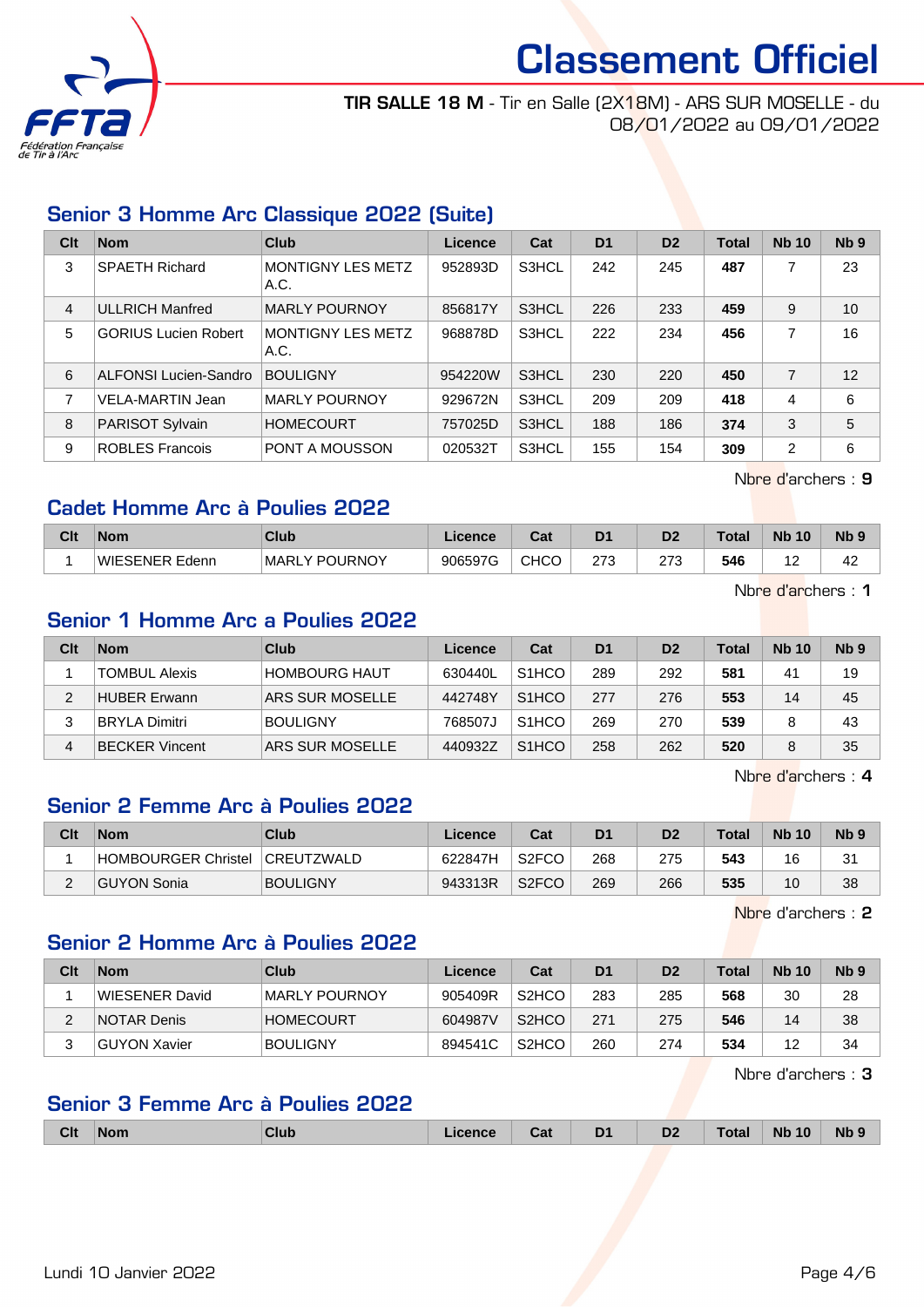

TIR SALLE 18 M - Tir en Salle (2X18M) - ARS SUR MOSELLE - du 08/01/2022 au 09/01/2022

#### Senior 3 Femme Arc à Poulies 2022 (Suite)

| Clt        | <b>Nom</b>      | Club              | Licence | Cat   | D1  | D2  | <b>Total</b> | <b>Nb 10</b> | N <sub>b</sub> <sub>9</sub> |
|------------|-----------------|-------------------|---------|-------|-----|-----|--------------|--------------|-----------------------------|
|            | BAULER Jeannine | <b>HAGONDANGE</b> | 397228V | S3FCO | 269 | 263 | 532          |              | 34                          |
| $\sqrt{2}$ | CHALTE Jocelyne | CREUTZWALD        | 622574L | S3FCO | 262 | 269 | 531          |              | 42                          |

Nbre d'archers : 2

#### Senior 3 Homme Arc à Poulies 2022

| Clt            | <b>Nom</b>             | Club                      | Licence | Cat   | D <sub>1</sub> | D <sub>2</sub> | <b>Total</b> | <b>Nb 10</b>   | Nb <sub>9</sub> |
|----------------|------------------------|---------------------------|---------|-------|----------------|----------------|--------------|----------------|-----------------|
|                | <b>LAURENT Bernard</b> | <b>HAGONDANGE</b>         | 261736W | S3HCO | 280            | 279            | 559          | 20             | 39              |
| 2              | <b>HAUPERT Andre</b>   | <b>BOUZONVILLE</b>        | 628540W | S3HCO | 276            | 268            | 544          | 16             | 40              |
| 3              | DELOT Jean Luc         | <b>FROUARD</b>            | 630883T | S3HCO | 273            | 262            | 535          | 16             | 34              |
| $\overline{4}$ | MORAINVILLE Roland     | MONTIGNY LES METZ<br>A.C. | 819563E | S3HCO | 265            | 269            | 534          | 9              | 39              |
| 5              | <b>PETRELLI Carlo</b>  | CREUTZWALD                | 592976P | S3HCO | 257            | 267            | 524          | 9              | 32              |
| 6              | DI BONA Armand         | <b>AMANVILLERS</b>        | 845363Y | S3HCO | 228            | 214            | 442          | $\overline{2}$ | 12              |

Nbre d'archers : 6

#### Cadet Homme Bare Bow 2022

| Clt | <b>Nom</b>     | Club                   | Licence | Cat         | D <sub>1</sub> | D <sub>2</sub> | <b>Total</b> | <b>Nb 10</b> | N <sub>b</sub> <sub>9</sub> |
|-----|----------------|------------------------|---------|-------------|----------------|----------------|--------------|--------------|-----------------------------|
|     | LORENZON Ethan | 'ARS SUR MOSELLE       | 939659U | <b>CHBB</b> | 236            | 266            | 502          | ィウ<br>▵      | 20                          |
| ∠   | CUETO Lucas    | <b>METZ</b>            | 948656Y | <b>CHBB</b> | 213            | 195            | 408          |              | 8                           |
|     | TARO Nohlan    | <b>HETTANGE GRANDE</b> | 944186P | <b>MHBB</b> | 158            | 194            | 352          |              |                             |

Nbre d'archers : 3

Nbre d'archers : 3

#### Adultes Femme Bare Bow 2022

| Clt | <b>Nom</b>        | Club                                 | Licence | Cat                | D <sub>1</sub> | D <sub>2</sub> | <b>Total</b> | <b>Nb 10</b> | N <sub>b</sub> <sub>9</sub> |
|-----|-------------------|--------------------------------------|---------|--------------------|----------------|----------------|--------------|--------------|-----------------------------|
|     | <b>ANDRE Lisa</b> | MONTIGNY LES METZ<br>A.C.            | 961162S | <b>JFBB</b>        | 257            | 261            | 518          | 13           | 25                          |
| 2   | TRITZ Beatrice    | <b>CONFLANS EN</b><br><b>JARNISY</b> | 729419X | S <sub>2</sub> FBB | 233            | 222            | 455          | 9            | 11                          |
| 3   | DERRAZ Sarah      | ARS SUR MOSELLE                      | 035768D | S <sub>1</sub> FBB | 129            | 119            | 248          |              | 2                           |

Adultes Homme Bare Bow 2022

| Clt            | <b>Nom</b>               | Club                             | Licence | Cat                | D <sub>1</sub> | D <sub>2</sub> | Total | <b>Nb 10</b> | Nb <sub>9</sub> |
|----------------|--------------------------|----------------------------------|---------|--------------------|----------------|----------------|-------|--------------|-----------------|
|                | <b>TARO Jean Bernard</b> | <b>HETTANGE GRANDE</b>           | 927923M | S <sub>2</sub> HBB | 257            | 233            | 490   | 8            | 22              |
| $\mathfrak{p}$ | <b>BEAUGRAND Paul</b>    | <b>BOULIGNY</b>                  | 978872S | S <sub>2</sub> HBB | 241            | 213            | 454   | 5            | 17              |
| 3              | <b>KIEFER Patrick</b>    | <b>MONTIGNY LES METZ</b><br>A.C. | 730006K | S3HBB              | 222            | 206            | 428   | 8            | 5               |
| 4              | GIL Jean-Marc            | <b>HETTANGE GRANDE</b>           | 878553Z | S <sub>2</sub> HBB | 199            | 166            | 365   | 2            |                 |
| 5              | <b>URBANO Osvald</b>     | ARS SUR MOSELLE                  | 674592C | S <sub>2</sub> HBB | 181            | 166            | 347   | 3            | 5               |